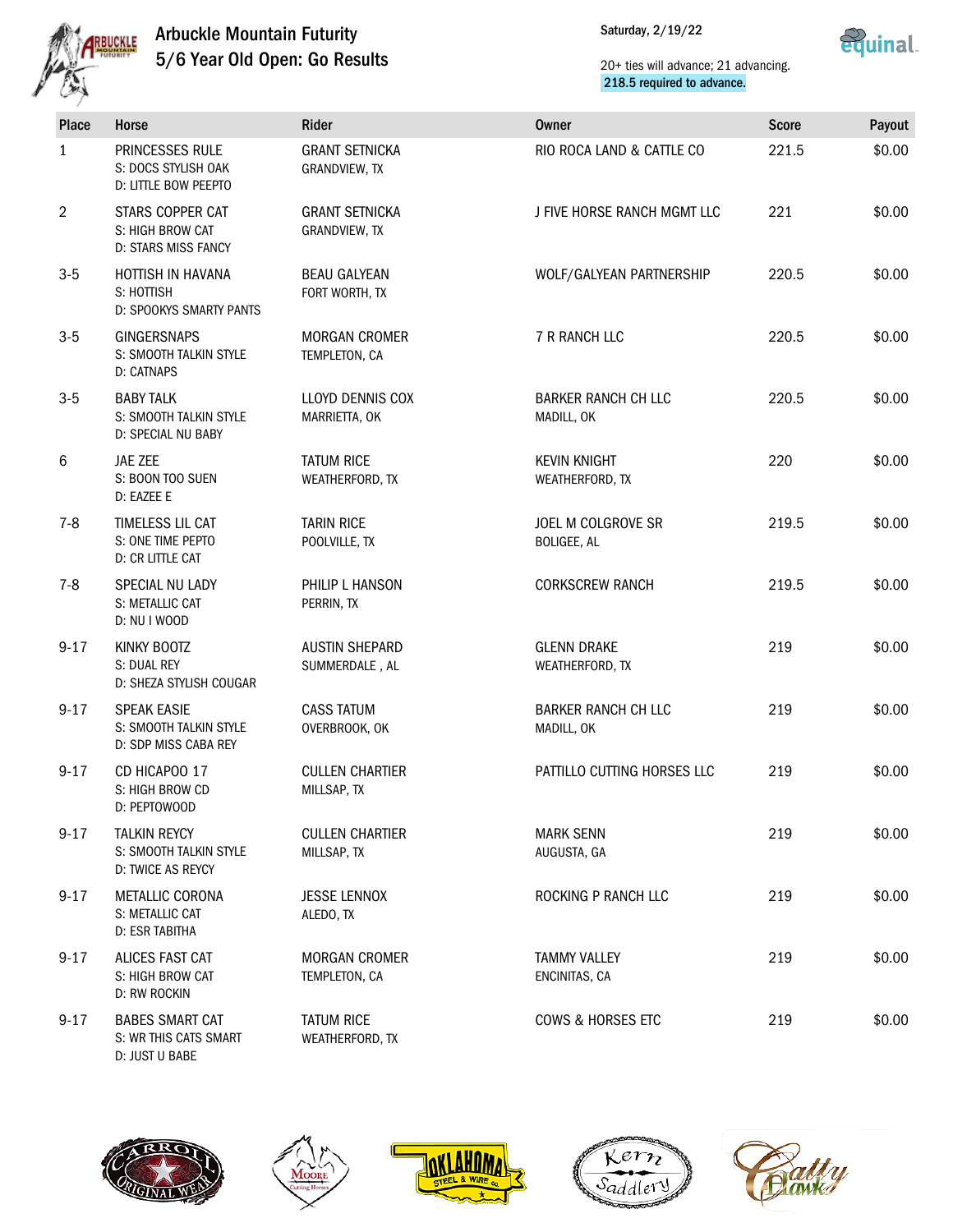

Saturday, 2/19/22



| Place     | Horse                                                                    | Rider                                      | Owner                                                                    | <b>Score</b> | Payout |
|-----------|--------------------------------------------------------------------------|--------------------------------------------|--------------------------------------------------------------------------|--------------|--------|
| $9 - 17$  | <b>CALIENTEE</b><br>S: HOTTISH<br>D: PUR TEE                             | <b>CULLEN CHARTIER</b><br>MILLSAP, TX      | CIRCLE R CUTTING HORSES LLC<br>OCALA, FL                                 | 219          | \$0.00 |
| $9 - 17$  | <b>MISS BLU BOON</b><br>S: ONCE IN A BLU BOON<br>D: MATES MEMORY         | LLOYD DENNIS COX<br>MARRIETTA, OK          | KATHLEEN MOORE<br>MADILL, OK                                             | 219          | \$0.00 |
| 18-21     | <b>DMAC OPEN CARRY</b><br>S: DUAL SMART REY<br>D: PRIME TIME KAT         | <b>CLINT ALLEN</b><br>WEATHERFORD, TX      | DAVID MCDAVID<br>FORT WORTH, TX                                          | 218.5        | \$0.00 |
| 18-21     | <b>KR ISADORABLE</b><br>S: HOTTISH<br>D: KR ISADORA DUAL                 | LLOYD DENNIS COX<br>MARRIETTA, OK          | KATHLEEN MOORE<br>MADILL, OK                                             | 218.5        | \$0.00 |
| 18-21     | <b>GETTIN PLACES</b><br>S: DUAL REY<br>D: ONE RED MIST                   | LLOYD DENNIS COX<br>MARRIETTA, OK          | <b>DARREN BLANTON</b><br>DALLAS, TX                                      | 218.5        | \$0.00 |
| 18-21     | DMAC SWEET N SOUR<br>S: HOTTISH<br>D: CHERRY CHEX DUALLY                 | <b>CLINT ALLEN</b><br>WEATHERFORD, TX      | DAVID MCDAVID<br>FORT WORTH, TX                                          | 218.5        | \$0.00 |
|           |                                                                          | Requires: 218.5 to advance.                |                                                                          |              |        |
| $22 - 25$ | STOLE A KISS<br>S: METALLIC CAT<br>D: SMART LOOKIN MATE                  | <b>JAMES PAYNE</b><br>OVERBROOK, OK        | KATHLEEN MOORE<br>MADILL, OK                                             | 218          | \$0.00 |
| $22 - 25$ | PLAYED IT SMOOTH<br>S: SMOOTH AS A CAT<br>D: JAZZY LIT CHOICE            | <b>CHRIS JOHNSRUD</b><br>WEATHERFORD, TX   | <b>JAMES E HOOPER</b><br>DECATUR, AL                                     | 218          | \$0.00 |
| $22 - 25$ | <b>COUNTESS CATRINA</b><br>S: IM COUNTIN CHECKS<br>D: CATRINA STARLIGHT  | <b>AUSTIN SHEPARD</b><br>SUMMERDALE, AL    | AMANDA PURDIN STANDISH<br>BATON ROUGE, LA                                | 218          | \$0.00 |
| $22 - 25$ | CINCA METALLIC<br>S: METALLIC CAT<br>D: CINCA DE MAYA                    | <b>JESSE LENNOX</b><br>ALEDO, TX           | ROCKING P RANCH LLC                                                      | 218          | \$0.00 |
| 26-28     | METALLIC MYSTIFIED<br>S: METALLIC CAT<br>D: SWEET ABRA                   | <b>JESSE LENNOX</b><br>ALEDO. TX           | ROCKING P RANCH LLC                                                      | 217.5        | \$0.00 |
| 26-28     | <b>CHATY CATTY</b><br>S: CATTY HAWK<br>D: VELVETS BEST SHOT              | <b>JAMES PAYNE</b><br>OVERBROOK, OK        | <b>GREGORY S WILLIAMSON</b><br>FORT WORTH, TX                            | 217.5        | \$0.00 |
| 26-28     | <b>LIMITS BY EIGHT</b><br>S: REYZIN THE CASH<br>D: SHEZ A SHININ DIAMOND | <b>GEOFFREY SHEEHAN</b><br>WEATHERFORD, TX | <b>BOSQUE RANCH PERFORMANCE</b><br>HORSES AND BOSQUE RANCH EVENTS<br>LLC | 217.5        | \$0.00 |
| 29-30     | <b>MISS LILY REY</b><br>S: DUAL REY<br>D: MISS PEPTONSTILETTOS           | <b>MORGAN CROMER</b><br>TEMPLETON, CA      | LIANA ERENBERG<br>SANTA YNEZ, CA                                         | 217          | \$0.00 |









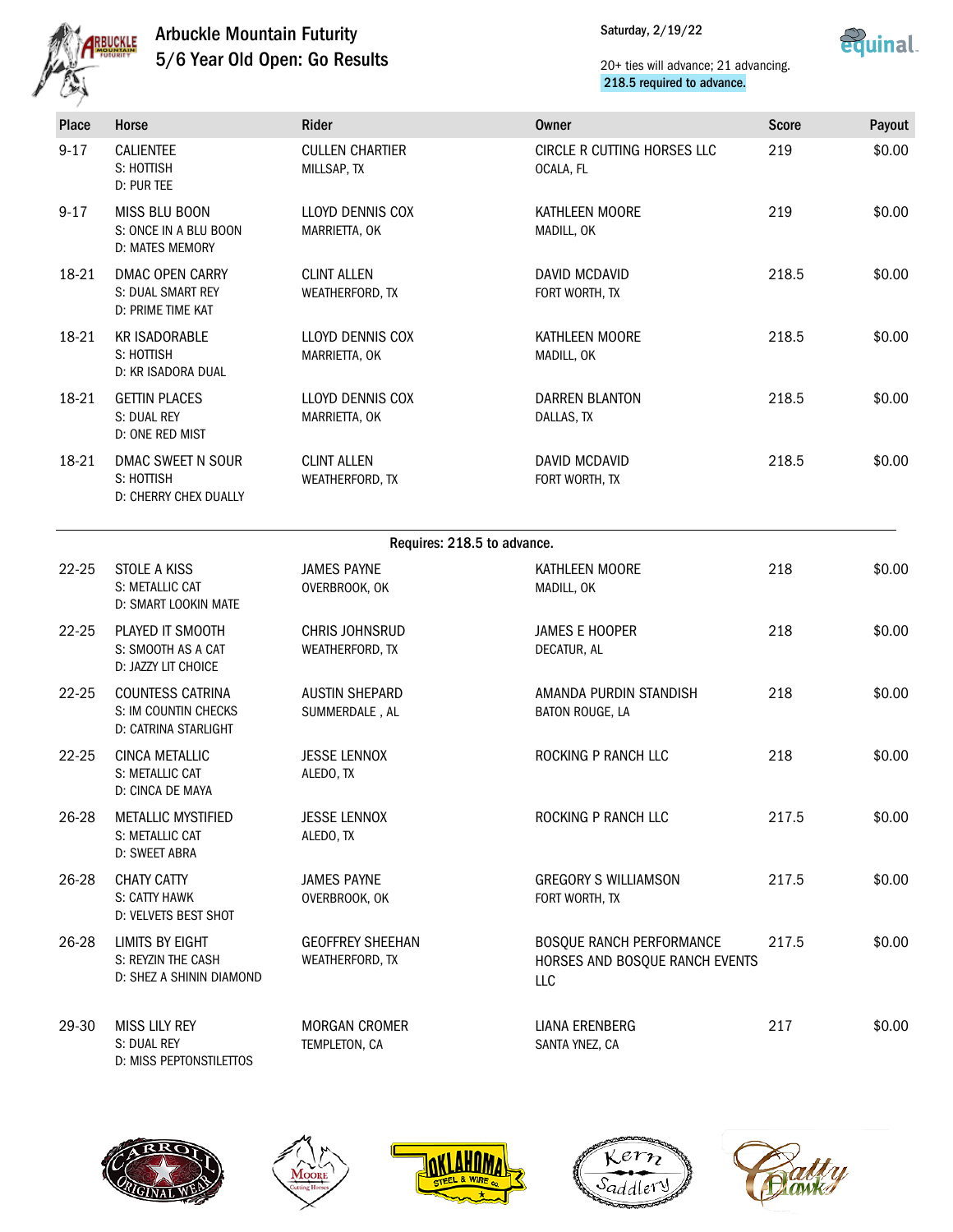

Saturday, 2/19/22



| <b>Place</b> | Horse                                                             | Rider                                      | <b>Owner</b>                                 | <b>Score</b> | Payout |
|--------------|-------------------------------------------------------------------|--------------------------------------------|----------------------------------------------|--------------|--------|
| 29-30        | <b>IREYDESCENT</b><br>S: DUAL REY<br>D: DESIRES KATRINA           | <b>GEOFFREY SHEEHAN</b><br>WEATHERFORD, TX | <b>TETON RIDGE</b><br>WEATHERFORD, TX        | 217          | \$0.00 |
| 31-37        | <b>COUNTIN HOT CHECKS</b><br>S: HOTTISH<br>D: CAT COUNTIN CHECKS  | <b>JAIME SNIDER</b><br>RISING STAR, TX     | <b>JAMIE LYNN HILL</b><br><b>BASTROP, TX</b> | 216.5        | \$0.00 |
| 31-37        | <b>WALK THA LINE</b><br>S: DUAL R SMOKIN<br>D: STAR ALENA         | <b>GRANT SETNICKA</b><br>GRANDVIEW, TX     | J FIVE HORSE RANCH MGMT LLC                  | 216.5        | \$0.00 |
| 31-37        | <b>HELLASMOOTH</b><br>S: SMOOTH AS A CAT<br>D: ZEE DUALY          | <b>CHRIS JOHNSRUD</b><br>WEATHERFORD, TX   | <b>JAMES E HOOPER</b><br>DECATUR, AL         | 216.5        | \$0.00 |
| 31-37        | <b>NITELINGER</b><br>S: METALLIC CAT<br>D: AWESOME AUTUMN         | KODY DANE PORTERFIELD<br>WEATHERFORD, TX   | STANFORD RANCH PERFORMANCE<br><b>HORSES</b>  | 216.5        | \$0.00 |
| 31-37        | PRF MADERA MODEL<br>S: SMOOTH AS A CAT<br>D: PRF MADERAS LENA     | <b>GEOFFREY SHEEHAN</b><br>WEATHERFORD, TX | <b>KYLE MANION</b><br>AUBREY, TX             | 216.5        | \$0.00 |
| 31-37        | PINK METALLIC<br>S: METALLIC CAT<br>D: LA FEMME NIKITA            | R L CHARTIER<br>WEATHERFORD, TX            | ANDERSON CATTLE CO                           | 216.5        | \$0.00 |
| 31-37        | CATOLENA CASHIN IN<br>S: REYZIN THE CASH<br>D: DUAL CATOLENA      | <b>TARIN RICE</b><br>POOLVILLE, TX         | JOEL M COLGROVE SR<br>BOLIGEE, AL            | 216.5        | \$0.00 |
| 38-43        | THIS CATS IN ORDER<br>S: METELES CAT<br>D: THE DOCTRESS ORDERS    | <b>GEOFFREY SHEEHAN</b><br>WEATHERFORD, TX | <b>TETON RIDGE</b><br>WEATHERFORD, TX        | 216          | \$0.00 |
| 38-43        | ONE EXOTIC CAT<br>S: HIGH BROW CAT<br>D: ONE EXOTIC TIME          | <b>CHRIS BATES</b><br>MILLSAP, TX          | GCH LAND & CATTLE CO                         | 216          | \$0.00 |
| 38-43        | <b>COUREYGOUS</b><br>S: DUAL REY<br><b>D: HIGHBROW SUPERCAT</b>   | <b>WESLEY GALYEAN</b><br>CLAREMORE, OK     | GLOVER/GALYEAN PARTNERSHIP LLC               | 216          | \$0.00 |
| 38-43        | <b>LUCID CAT</b><br>S: METALLIC CAT<br>D: DARK AND SULTRY         | KODY DANE PORTERFIELD<br>WEATHERFORD, TX   | STANFORD RANCH PERFORMANCE<br><b>HORSES</b>  | 216          | \$0.00 |
| 38-43        | PRF EXCEED<br>S: METALLIC CAT<br><b>D: PRF REYS GINGERPUNCH</b>   | <b>GAVIN M JORDAN</b><br>WEATHERFORD, TX   | <b>DAVE SHEEN</b><br>BANGS, TX               | 216          | \$0.00 |
| 38-43        | ROYAL MISS MARTINI<br>S: ONE TIME ROYALTY<br>D: MISS MARTINI PLAY | LLOYD DENNIS COX<br>MARRIETTA, OK          | SDM QUARTER HORSE PTY LTD                    | 216          | \$0.00 |
| 44           | <b>FLYISH</b><br>S: HOTTISH<br>D: DUAL SMART KITTY                | <b>GRANT SETNICKA</b><br>GRANDVIEW, TX     | OWEN NORQUIST<br>WEATHERFORD, TX             | 215.5        | \$0.00 |









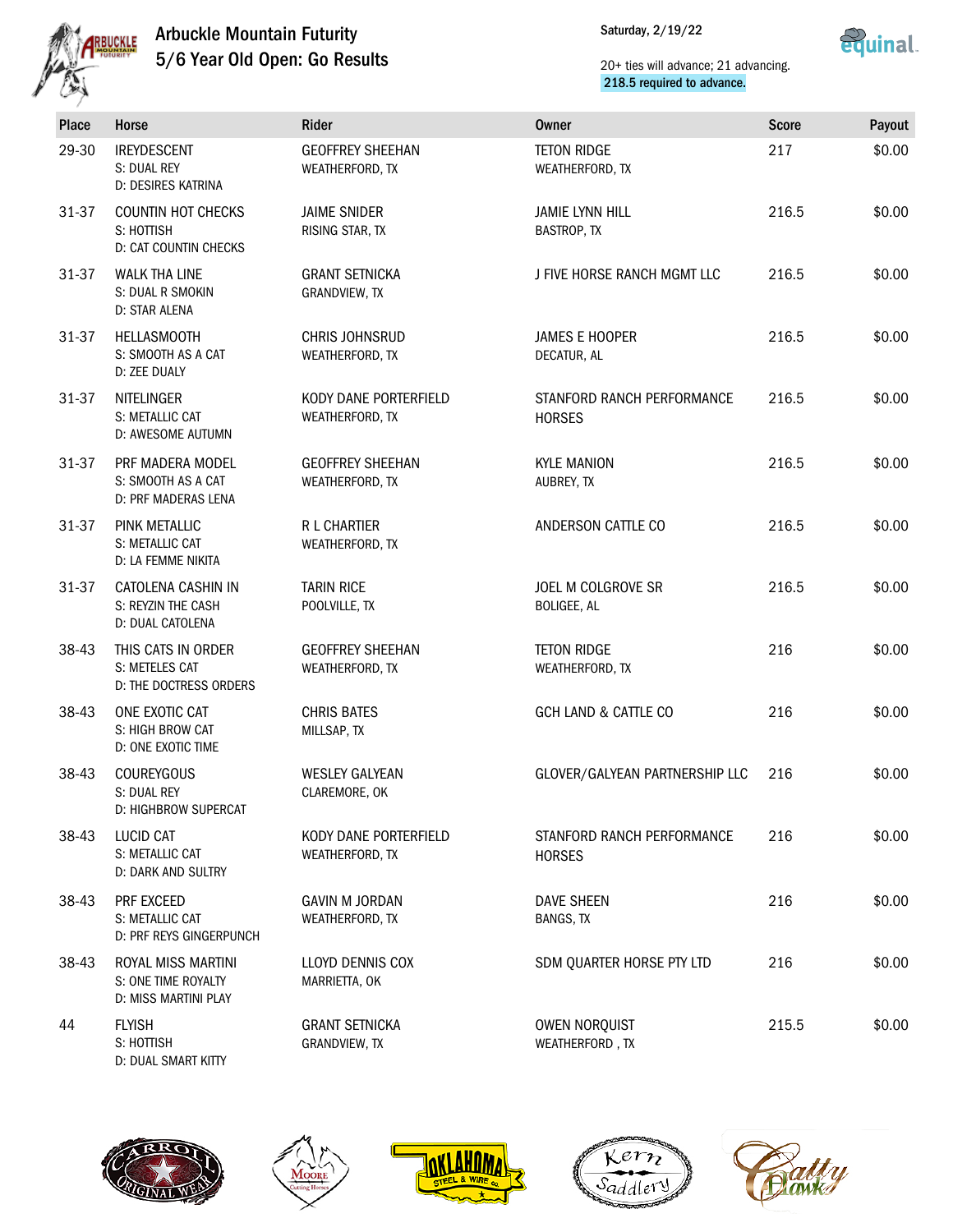



| <b>Place</b> | Horse                                                                      | Rider                                  | <b>Owner</b>                                      | <b>Score</b> | Payout |
|--------------|----------------------------------------------------------------------------|----------------------------------------|---------------------------------------------------|--------------|--------|
| 45-49        | <b>SANCTUS</b><br>S: HIGH BROW CAT<br>D: SOFIE REY                         | <b>ADAN BANUELOS</b><br>GRANBURY, TX   | <b>SCOTT DURHAM</b><br>FORT WORTH, TX             | 215          | \$0.00 |
| 45-49        | SPECIAL EDITION CAT<br>S: METALLIC CAT<br>D: PG SPECIAL EDITION            | <b>JAMES PAYNE</b><br>OVERBROOK, OK    | <b>CHRISTINE SCHILLER</b><br>STILLWATER, OK       | 215          | \$0.00 |
| 45-49        | <b>METALIC TOY</b>                                                         | LANCE COOPER<br>WEATHERFORD, TX        | STAR C LAND & CATTLE CO LLC<br>PEIDMONT, OK       | 215          | \$0.00 |
| 45-49        | <b>DUAL CLAY</b><br>S: DUAL REY<br>D: PLAY LIKE CLAY                       | <b>GRANT SETNICKA</b><br>GRANDVIEW, TX | J FIVE HORSE RANCH MGMT LLC                       | 215          | \$0.00 |
| 45-49        | <b>CINCA CAT</b><br>S: HIGH BROW CAT<br>D: CINCA IM HOT                    | <b>ADAN BANUELOS</b><br>GRANBURY, TX   | <b>PLANTATION FARMS LLC</b>                       | 215          | \$0.00 |
| 50           | ROYALLY METALLIC<br>S: METALLIC CAT<br>D: ROYAL RED ROSITA                 | <b>TODD BERGEN</b><br>EAGLE POINT, OR  | ROXANNE KOEPSELL<br>AUBREY, TX                    | 214.5        | \$0.00 |
| 51-52        | YOUCATTOBEKIDDINGME<br>S: HIGH BROW CAT<br>D: MATES LITTLE COKETTE         | LLOYD DENNIS COX<br>MARRIETTA, OK      | <b>DARREN BLANTON</b><br>DALLAS, TX               | 214          | \$0.00 |
| 51-52        | CW BLU REY<br>S: ONCE IN A BLU BOON<br>D: SMART PRETTY REY                 | <b>JAMES PAYNE</b><br>OVERBROOK, OK    | <b>CAROLE WYATT</b><br>MARIETTA, OK               | 214          | \$0.00 |
| 53           | MY BOON AND STARS<br>S: ONCE IN A BLU BOON<br>D: PLAYGUNS STAR             | <b>CARA BREWER</b><br>JAY, OK          | <b>JIM HAWORTH</b><br>SOUTHWEST CITY, MO          | 213.5        | \$0.00 |
| 54           | WR THIS KITTY SMART<br>S: WR THIS CATS SMART<br>D: HYADUALIN DARLIN        | <b>GRANT SETNICKA</b><br>GRANDVIEW, TX | ELIZABETH PARA<br>OTHELLO, WA                     | 213          | \$0.00 |
| 55           | <b>BET ON RED</b><br>S: BET HESA CAT<br>D: ONE RED MIST                    | <b>MORGAN CROMER</b><br>TEMPLETON, CA  | <b>BARRY BARNES</b><br>LEWISTON, ID               | 212          | \$0.00 |
| 56           | CATS SPECIAL NITE<br>S: HIGH BROW CAT<br>D: ARC SPECIALENA                 | RODRIGO TABOGA<br>WEATHERFORD, TX      | STORMY CUTTING AND CATTLE RANCH 211.5             |              | \$0.00 |
| 57           | CD METALLIC STAR<br>S: METALLIC CAT<br><b>D: TF CEE DEE STARS</b>          | <b>ERIC WISEHART</b><br>HEMET, CA      | <b>JUDY HORMUTH</b><br>ORANGE, CA                 | 211          | \$0.00 |
| 58           | KIT KAT APPLE<br>S: KIT KAT SUGAR<br>D: SHE LL BE APPLES                   | LLOYD DENNIS COX<br>MARRIETTA, OK      | MICHAEL KEMNA<br>VALLEY VIEW, TX                  | 208          | \$0.00 |
| 59           | INTOX O CATING<br>S: BOON TOO SUEN<br>D: CAT O CONNOR                      | MICHAEL COOPER<br>WEATHERFORD, TX      | <b>JERRY DURANT</b><br>WEATHERFORD, TX            | 206          | \$0.00 |
| 60-64        | <b>BLACKS MY STYLE</b><br>S: SMOOTH TALKIN STYLE<br>D: SS BLACKS LIL KITTY | <b>ERIC WISEHART</b><br>HEMET, CA      | <b>KRIS KAZARIAN</b><br>ROLLING HILLS ESTATES, CA | 180          | \$0.00 |
|              |                                                                            |                                        |                                                   |              |        |









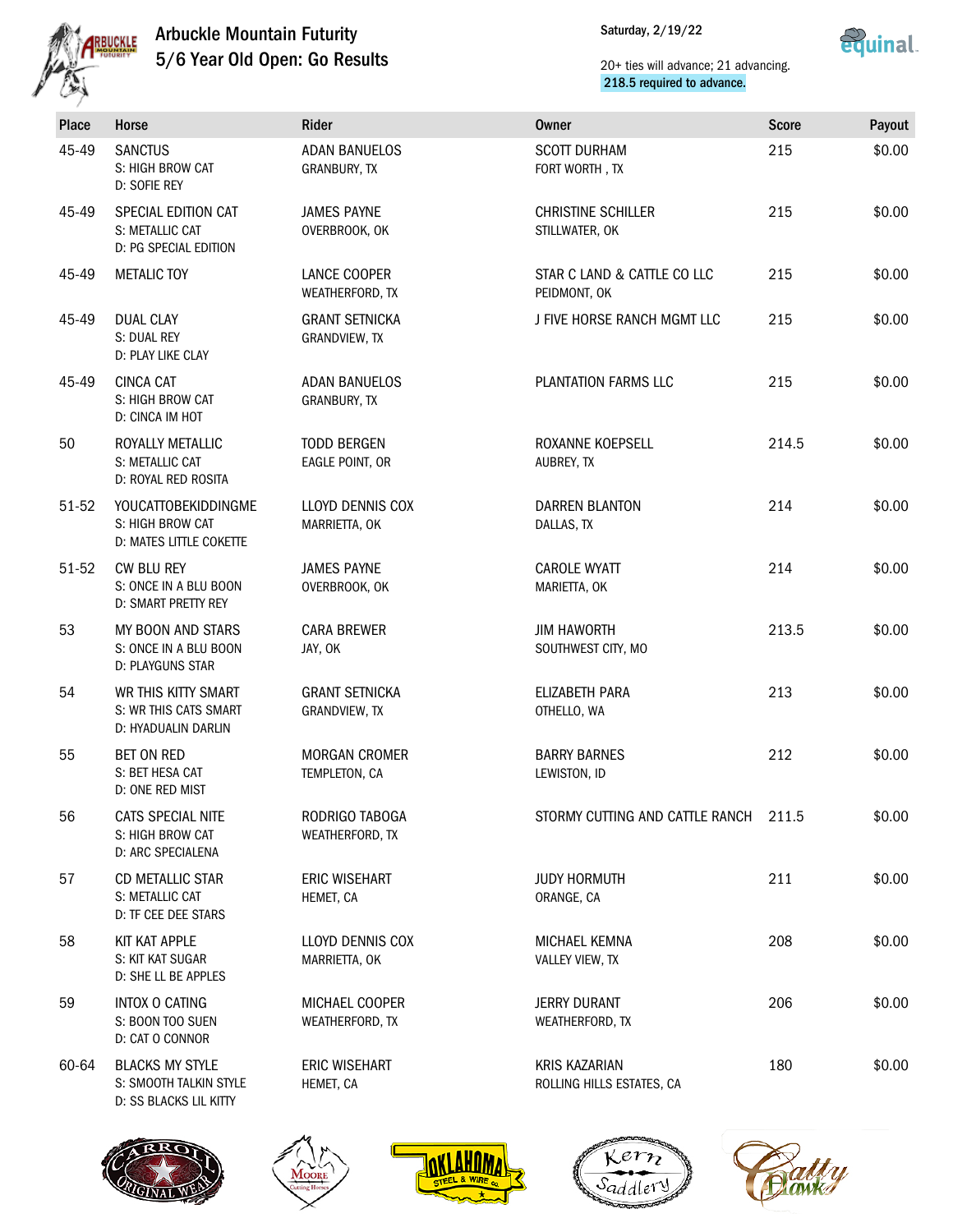

Saturday, 2/19/22



| <b>Place</b> | Horse                                                              | Rider                                    | <b>Owner</b>                                        | <b>Score</b> | Payout |
|--------------|--------------------------------------------------------------------|------------------------------------------|-----------------------------------------------------|--------------|--------|
| 60-64        | <b>WEST END CAT</b><br>S: SMOOTH AS A CAT<br>D: REYS DESIRE        | <b>JONATHAN ROGERS</b><br>ROCKDALE, TX   | SWEET BLESSINGS RANCH, LLC                          | 180          | \$0.00 |
| 60-64        | JUST U N ME BABY                                                   | <b>MORGAN CROMER</b><br>TEMPLETON, CA    | <b>BOBBIE KAY DAVIS</b><br>TEMPLETON, CA            | 180          | \$0.00 |
| 60-64        | <b>KAT PLAY</b><br>S: KIT KAT SUGAR<br>D: NOH SHADOW PLAY          | <b>HAYDEN UPTON</b><br>WEATHERFORD, TX   | <b>HAL HARVEY KEENE</b><br>WEATHERFORD, TX          | 180          | \$0.00 |
| 60-64        | <b>VERY FINE WINE</b><br>S: METALLIC CAT<br>D: WOOD SHE B TUFF     | <b>CASS TATUM</b><br>OVERBROOK, OK       | THE OVER FORTY RANCH                                | 180          | \$0.00 |
| 65-78        | VERSACE ON DA FLOOR<br>S: IM COUNTIN CHECKS<br>D: HOLLY IS SMOOTH  | LANCE COOPER<br>WEATHERFORD, TX          | ROSE VALLEY RANCH<br>WEATHERFORD, TX                | $\mathbf 0$  | \$0.00 |
| 65-78        | <b>TWISE BAKED</b><br>S: HIGH BROW CAT<br>D: QUICK TO DUAL         | <b>CULLEN CHARTIER</b><br>MILLSAP, TX    | <b>STEVE E MARTIN</b><br><b>BRENHAM, TX</b>         | $\mathbf 0$  | \$0.00 |
| 65-78        | <b>METALLIC LIBERTY</b><br>S: METALLIC CAT<br>D: STARS AND CATS    | <b>ERIC WISEHART</b><br>HEMET, CA        | <b>TIM PLATE</b><br>WINDSOR, CO                     | 0            | \$0.00 |
| 65-78        | <b>BUGATTII</b><br>S: METALLIC CAT<br>D: BUTTON DOWN SUPERCAT      | <b>WESLEY GALYEAN</b><br>CLAREMORE, OK   | SMF CUTTING HORSES LLC<br>ASPEN, CO                 | 0            | \$0.00 |
| 65-78        | THIS CAT IS ON FIRE<br>S: HOTTISH<br>D: SMOOTH CATAMARAN           | <b>AUSTIN JOHNSON</b><br>OVERBROOK, OK   | HE REINS QUARTER HORSES INC                         | 0            | \$0.00 |
| 65-78        | STYLIN ROCKETTE<br>S: ROCKIN W<br>D: ABSALUTELY STYLIN             | R L CHARTIER<br>WEATHERFORD, TX          | <b>JOHN MCCLAREN</b><br>MC GREGOR, TX               | 0            | \$0.00 |
| 65-78        | METALLIC IS MYCHOICE                                               | STEVE MICHAEL OEHLHOF<br>WEATHERFORD, TX | <b>CHARLES BURGER</b><br>CHATSWORTH, GA             | $\mathbf 0$  | \$0.00 |
| 65-78        | SPOOKYS HONEY BADGER<br>S: HOTTISH<br>D: SPOOKYS NINE ELEVEN       | <b>GRANT SETNICKA</b><br>GRANDVIEW, TX   | ROBERT THIGPEN JR<br>CHILTON, TX                    | 0            | \$0.00 |
| 65-78        | SPICE SPICE BABY<br>S: METALLIC CAT<br>D: SMART LITTLE PAPRIKA     | <b>CULLEN CHARTIER</b><br>MILLSAP, TX    | CIRCLE R CUTTING HORSES LLC<br>OCALA, FL            | $\mathbf 0$  | \$0.00 |
| 65-78        | <b>FLASHIE</b><br>S: PURDY BOY FLASH<br>D: OH FLO                  | MICHAEL COOPER<br>WEATHERFORD, TX        | PURSELLEY PERFORMANCE HORSES<br><b>BURLESON, TX</b> | $\mathbf 0$  | \$0.00 |
| 65-78        | <b>RUBYS SMART REY</b><br>S: DUAL SMART REY<br>D: RUBY TUESDAY DNA | RUSSELL K ELROD<br>PERRIN, TX            | ROB KUIPER<br>PERRIN, TX                            | 0            | \$0.00 |
| 65-78        | LENAS LAST SNOW FALL<br>S: METALLIC CAT<br>D: LENAS SNOW           | <b>DALTON VICAR</b><br>MILLSAP, TX       | <b>CIRCLE Y RANCH</b>                               | 0            | \$0.00 |